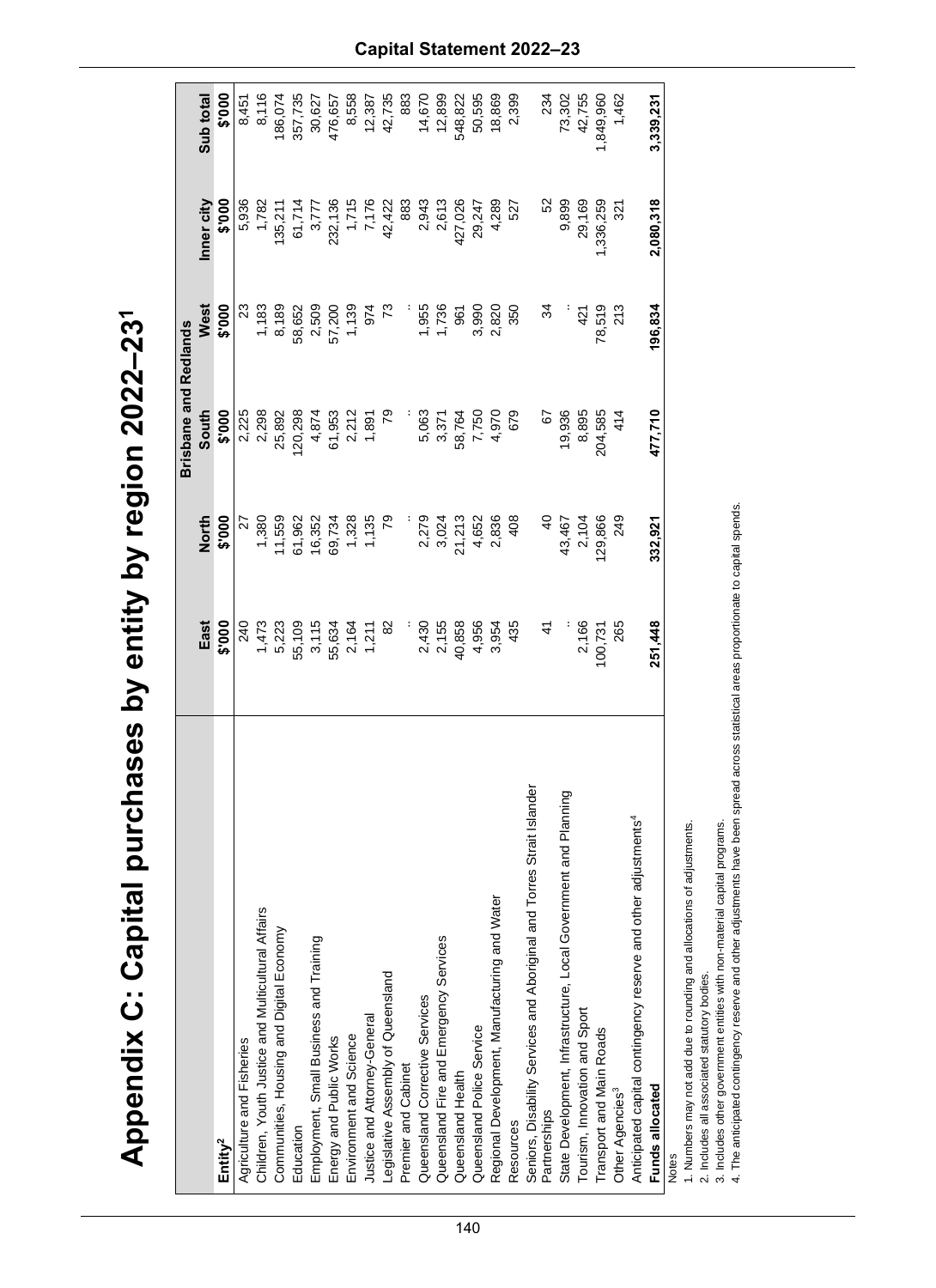|                                                                               |         |                  |                   | Darling Downs      |                  |                                   |
|-------------------------------------------------------------------------------|---------|------------------|-------------------|--------------------|------------------|-----------------------------------|
|                                                                               | Ipswich | <b>Wide Bay</b>  | <b>DD Maranoa</b> | Toowoomba          | Sub total        | <b>Gold Coast</b>                 |
| Entity <sup>2</sup>                                                           | \$'000  | \$'000           | \$'000            | \$'000             | \$'000           | 000.\$                            |
| Agriculture and Fisheries                                                     | 274     | 478              | 1,254             | 2,060              | 3,314            | 112                               |
| Children, Youth Justice and Multicultural Affairs                             | 6,280   | 1,832            | 788               | 969                | 1,757            | 6,381                             |
| Communities, Housing and Digital Economy                                      | 16,195  | 21,931<br>54,753 | 6,004             | 8,038              |                  | 25,814                            |
| Education                                                                     | 177,884 |                  | 40,824            | 29,423             | 14,042<br>70,247 | 131,936                           |
| Employment, Small Business and Training                                       | 10,295  | 7,488            |                   | 2,054<br>79,927    | 3,725            |                                   |
| Energy and Public Works                                                       | 63,367  | 310,907          | 1,671<br>226,756  |                    | 306,683          | 8,748<br>92,942                   |
| Environment and Science                                                       | 2,131   | 7,934            | 1,358             | 932                |                  | 4,244                             |
| Justice and Attorney-General                                                  | 1,822   | 1,507            | 648               | 797                | 2,290<br>1,445   | 3,401                             |
| Legislative Assembly of Queensland                                            | 67      | 54               | 54                | $\frac{8}{3}$      | 102              | $\overline{9}$                    |
| Premier and Cabinet                                                           |         |                  |                   |                    |                  |                                   |
| Queensland Corrective Services                                                | 457,658 | 3,025            |                   |                    | 2,902            | 6,426                             |
| Queensland Fire and Emergency Services                                        | 4,598   | 9,602            | 1,302<br>1,156    | 1,521              | 2,677            | 5,705                             |
| Queensland Health                                                             | 61,665  | 51,622           | 8,084             | 62,714             | 70,798           | 11,611                            |
| Queensland Police Service                                                     | 13,674  | 10,255           | 13,433            | 3,266              | 16,699           |                                   |
| Water<br>Regional Development, Manufacturing and                              | 50,018  | 34,614           | 4,143             | $\frac{1}{\infty}$ | 4,224            | $13, 116$<br>$4, 728$<br>$1, 150$ |
| Resources                                                                     | 654     | 591              | 483               | 286                | 769              |                                   |
| and Torres Strait Islander<br>Seniors, Disability Services and Aboriginal a   |         |                  |                   |                    |                  |                                   |
| Partnerships                                                                  | 4,264   | 53               | 23                | $\frac{8}{2}$      | 5                | 113                               |
| State Development, Infrastructure, Local Government and Planning              | 9,730   |                  |                   |                    |                  | 17,595                            |
| Tourism, Innovation and Sport                                                 | 788     | 652              | 280               | 345                | 625              | 7,383                             |
| Transport and Main Roads                                                      | 157,525 | 641,913          | 65,693            | 48,767             | 114,460          | 1,167,007                         |
| Other Agencies <sup>3</sup>                                                   | 399     | 330              | 142               | 175                | 317              | řδ                                |
| other adjustments <sup>4</sup><br>Anticipated capital contingency reserve and |         |                  |                   |                    |                  |                                   |
| Funds allocated                                                               | 925,893 | 1,033,025        | 333,279           | 216,514            | 549,793          | 1,433,626                         |
| <b>Notes</b>                                                                  |         |                  |                   |                    |                  |                                   |

1. Numbers may not add due to rounding and allocations of adjustments.

2. Includes all associated statutory bodies.

2. Includes all associated statutory bodies.<br>3. Includes other government entities with non-material capital programs.<br>4. The anticipated contingency reserve and other adjustments have been spread across statistical areas 4. The anticipated contingency reserve and other adjustments have been spread across statistical areas proportionate to capital spends. 3. Includes other government entities with non-material capital programs.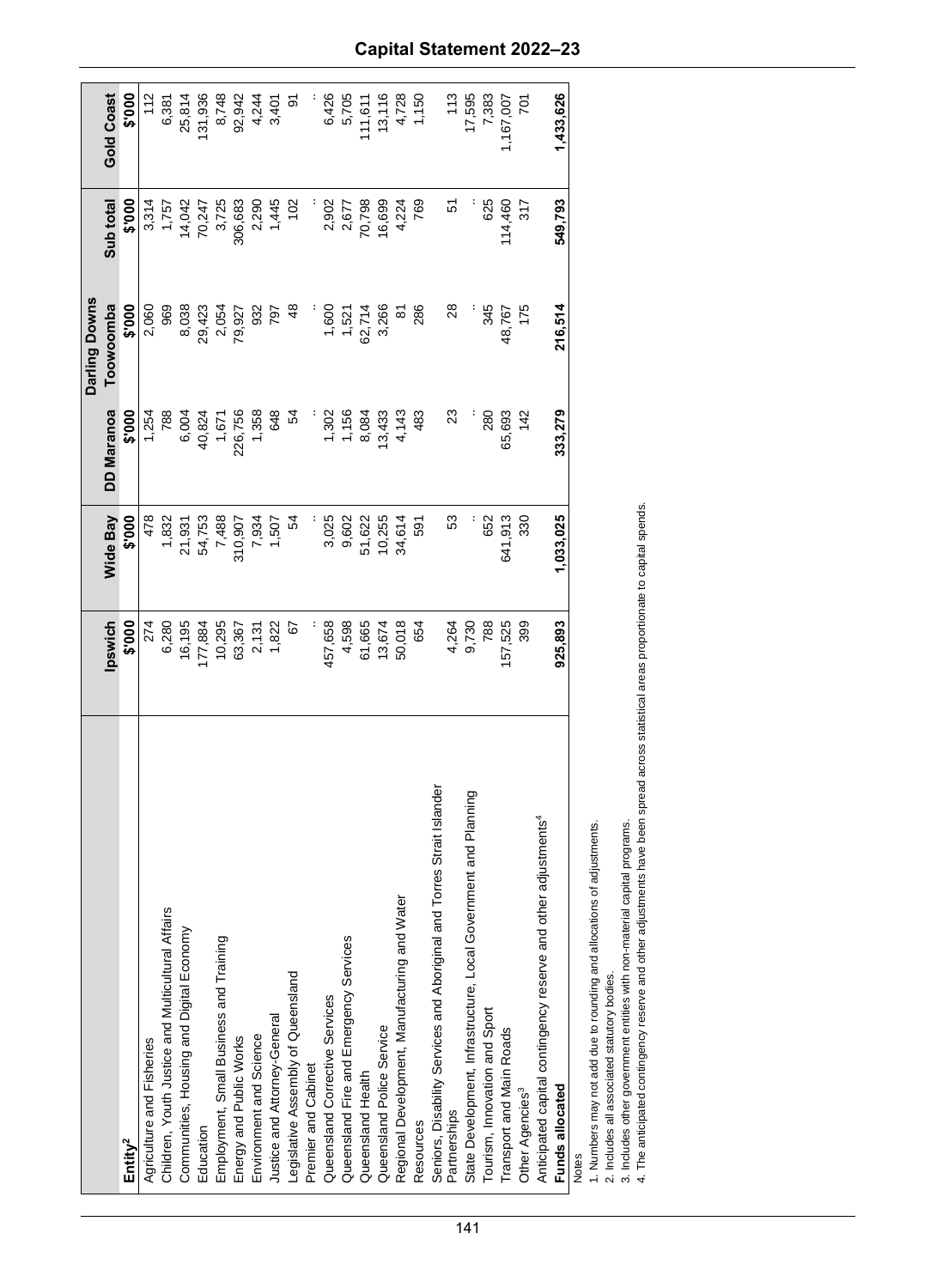|                                                                               | Logan-            | Mackay         |                | <b>Dutback and Far North Queensland</b> |           | Central                 |
|-------------------------------------------------------------------------------|-------------------|----------------|----------------|-----------------------------------------|-----------|-------------------------|
|                                                                               | <b>Beaudesert</b> | Whitsunday     | <b>Outback</b> | Cairns                                  | Sub total | Queensland              |
| Entity <sup>2</sup>                                                           | \$'000            | \$'000         | \$'000         | \$'000                                  | \$'000    | 000.\$                  |
| Agriculture and Fisheries                                                     | $\ddot{4}$        | 549            | 2,287          | 3,354                                   | 5,641     | 3,758                   |
| Children, Youth Justice and Multicultural Affairs                             | 3,240             | 2,759          | 4,005          | 2,352                                   | 6,357     | 1,386                   |
| Communities, Housing and Digital Economy                                      | 21,052            | 16,385         | 10,107         | 58,659                                  | 68,766    |                         |
| Education                                                                     | 131,343           | 40,982         | 18,554         | 61,608                                  | 80,162    | $\frac{16,582}{77,723}$ |
| Employment, Small Business and Training                                       |                   | 2,246          | 1,070          | 9,544                                   | 10,614    | 2,939                   |
| Energy and Public Works                                                       | 4,531<br>14,676   | 145,364        | 116,282        | 187,680                                 | 303,962   | 179,338                 |
| Environment and Science                                                       | 3,856             | 3,791          | 781            | 2,654                                   | 3,435     | 1,685                   |
| Justice and Attorney-General                                                  | 3,682             | 871            | 415            | 1,676                                   | 2,091     | 1,540                   |
| Legislative Assembly of Queensland                                            | 54                |                | 103            |                                         | 139       | 54                      |
| Premier and Cabinet                                                           |                   |                |                |                                         |           |                         |
| Queensland Corrective Services                                                | 3,530             | 1,749          | 834            | 2,562                                   | 3,396     | 2,290                   |
| Queensland Fire and Emergency Services                                        | 10,148            | 2,303          | 740            | 2,275                                   | 3,015     | 2,033                   |
| Queensland Health                                                             | 178,410           | 43,984         | 54,067         | 11,445                                  | 165,512   | 51,436                  |
| Queensland Police Service                                                     | 7,204             | 6,400          | 5,297          | 18,592                                  | 23,889    | 4,673                   |
| Regional Development, Manufacturing and Water                                 | 44,095            | 8,970          | 9,354          | 2,634                                   | 11,988    | 143,522                 |
| Resources                                                                     | 631               | 363            | 549            | 458                                     | 1,007     | 510                     |
| and Torres Strait Islander<br>Seniors, Disability Services and Aboriginal     |                   |                |                |                                         |           |                         |
| Partnerships                                                                  | 8                 | ᢌ              | $\frac{5}{2}$  | 45                                      | 8         | $\frac{1}{2}$           |
| State Development, Infrastructure, Local Government and Planning              |                   | 500            | 223            |                                         | 223       | 50,574                  |
| Tourism, Innovation and Sport                                                 | 760               | 377            | 180            | 7,852                                   | 8,032     | 493                     |
| Transport and Main Roads                                                      | 346,219           | 274,588        | 283,607        | 319,086                                 | 602,693   | 437,724                 |
| Other agencies <sup>3</sup>                                                   | 385               | $\frac{5}{19}$ | 5              | 279                                     | 370       | 250                     |
| other adjustments <sup>4</sup><br>Anticipated capital contingency reserve and |                   |                |                |                                         |           |                         |
| Funds allocated                                                               | 689,478           | 492,169        | 453,073        | 706,291                                 | 1,159,364 | 871,782                 |
| <b>Notes</b>                                                                  |                   |                |                |                                         |           |                         |

|        | <br> <br> <br> <br> |
|--------|---------------------|
|        |                     |
|        |                     |
|        |                     |
| š<br>į |                     |
|        |                     |
|        |                     |

1. Numbers may not add due to rounding and allocations of adjustments. 1. Numbers may not add due to rounding and allocations of adjustments.

2. Includes all associated statutory bodies.

2. Includes all associated statutory bodies.<br>3. Includes other government entities with non-material capital programs.<br>4. The anticipated contingency reserve and other adjustments have been spread across statistical areas 4. The anticipated contingency reserve and other adjustments have been spread across statistical areas proportionate to capital spends. 3. Includes other government entities with non-material capital programs.